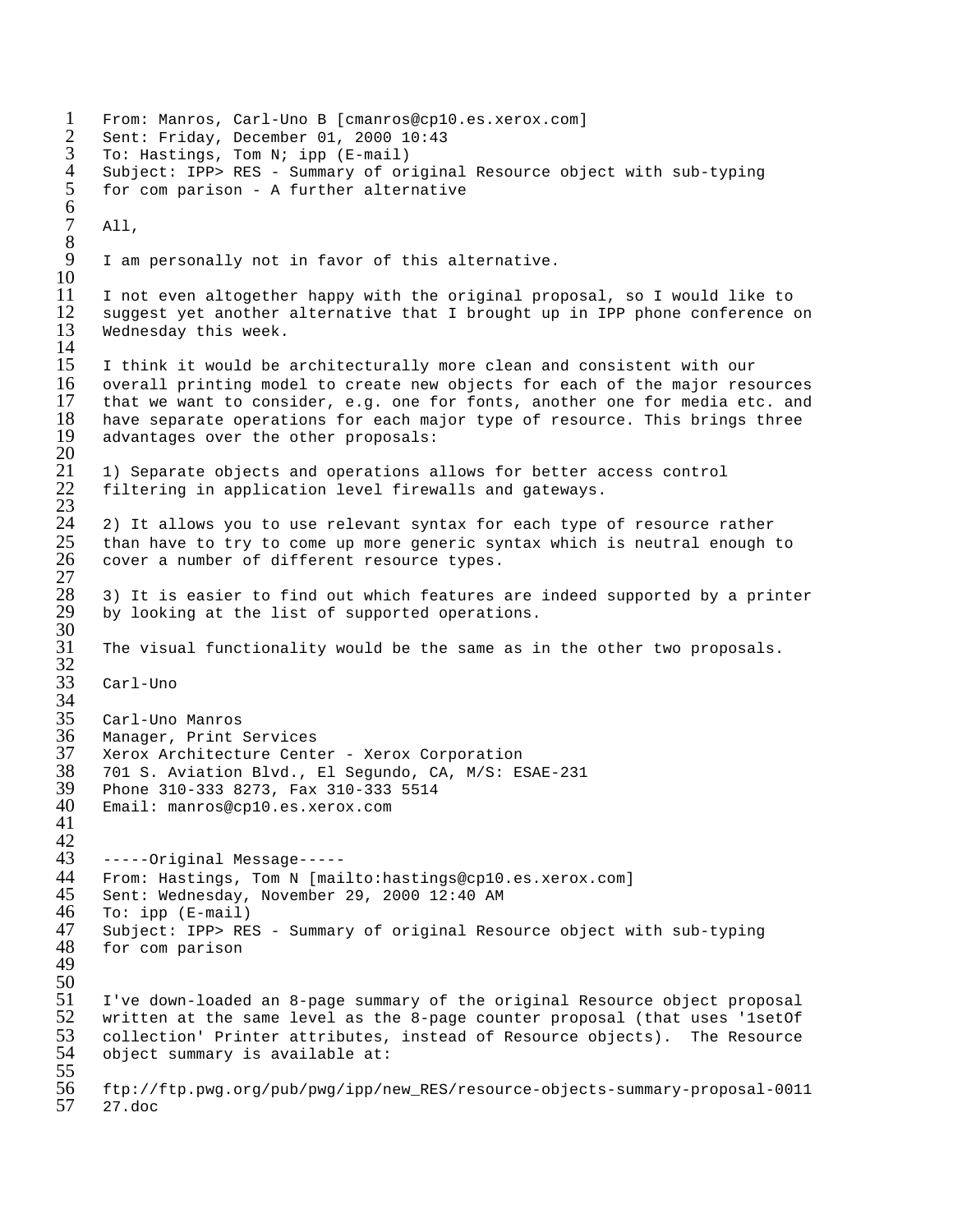```
58 ftp://ftp.pwg.org/pub/pwg/ipp/new_RES/resource-objects-summary-proposal-0011<br>59 27.pdf
 59 27.pdf<br>60 ftp://
 60 ftp://ftp.pwg.org/pub/pwg/ipp/new_RES/resource-objects-summary-proposal-0011
 61 27-rev.doc<br>62 ftp://ftp.
 62 ftp://ftp.pwg.org/pub/pwg/ipp/new_RES/resource-objects-summary-proposal-0011
       63 27-rev.pdf
 64<br>65
 65 The -rev version shows the changes to the Counter proposal to make the<br>66 original Resource object proposal. This allows readers to compare the
       original Resource object proposal. This allows readers to compare the two
 67 proposals directly. The two approaches are quite similar. The Resource 68 object proposal copies the pattern of operations for the IPP/1.1 operations
 68 object proposal copies the pattern of operations for the IPP/1.1 operations 69 on Job objects and the recent Notification operations on Subscription
 69 on Job objects and the recent Notification operations on Subscription<br>70 objects. The 'lsetOf collection' Printer attribute proposal extends th
 70 objects. The 'lsetOf collection' Printer attribute proposal extends the<br>71 Get-Printer-Attributes operation for (filtered) query of 'lsetOf collect
 71 Get-Printer-Attributes operation for (filtered) query of '1setOf collection'
 72 rows and adds new operations for operating on rows. Here is a high level 73 comparison of the operations for the Resource object and the :
       comparison of the operations for the Resource object and the :
 74<br>75
 75 Resource object proposal '1setOf collection' Printer Attribute
 76 proposal<br>77 ---------
 77 ------------------------
       78 ----------------------------------------------
 79
       Get multiple resource instances using a simple filter:
 \frac{81}{82}82 Get-Resources Get-Printer-Attribute with:<br>83 Tresource-type" Get-Printer-Attribute with:<br>84 Collection-attribute of
 83 "resource-type" "collection-attribute" operation
 84 attribute<br>85 any res
 85 any resource attribute in any column attribute in
 86 Resource Attributes Group (new) Printer Attributes Group
 87<br>88
 88 All the following operations specify which (single) Resource instance with<br>89 the following input attributes:
 89 the following input attributes:<br>90 sext-type"
 90 "resource-type" "collection-attribute" operation
 91 attribute
 92 "xxx-name" or "xxx-id" Key Attribute in (new) Printer Attributes
       Group
 94<br>95
      95 Get-Resource-Attributes Get-Printer-Attributes
 96<br>97
       97 Create-Resource Add-Printer-Collection-Row
 98<br>99
       99 Delete-Resource Delete-Printer-Collection-Row
100
101 Set-Resource-Attributes Modify-Printer-Collection-Row
\frac{102}{103}103 Get-Resource-Data Get-Printer-Collection-Row-Data
\frac{104}{105}105 Create-Resource Set-Printer-Collection-Row-Data
106<br>107
107 Renew-Resource requires a resource-specific operation, 
108 e.g., Renew-Image operation with a lease parameter
      parameter
\frac{110}{111}111 Here is the Summary of the Original Resource object proposal:<br>112 Use a polymorphic generic Resource object type with sub-typin
```
112 Use a polymorphic generic Resource object type with sub-typing to describe 13 fonts, media, paper travs, downloaded JPEGs, ICC Color Profiles, macros, . 113 fonts, media, paper trays, downloaded JPEGs, ICC Color Profiles, macros, ...<br>114 Some of these resources can be down-loaded into the Printer, some can be Some of these resources can be down-loaded into the Printer, some can be